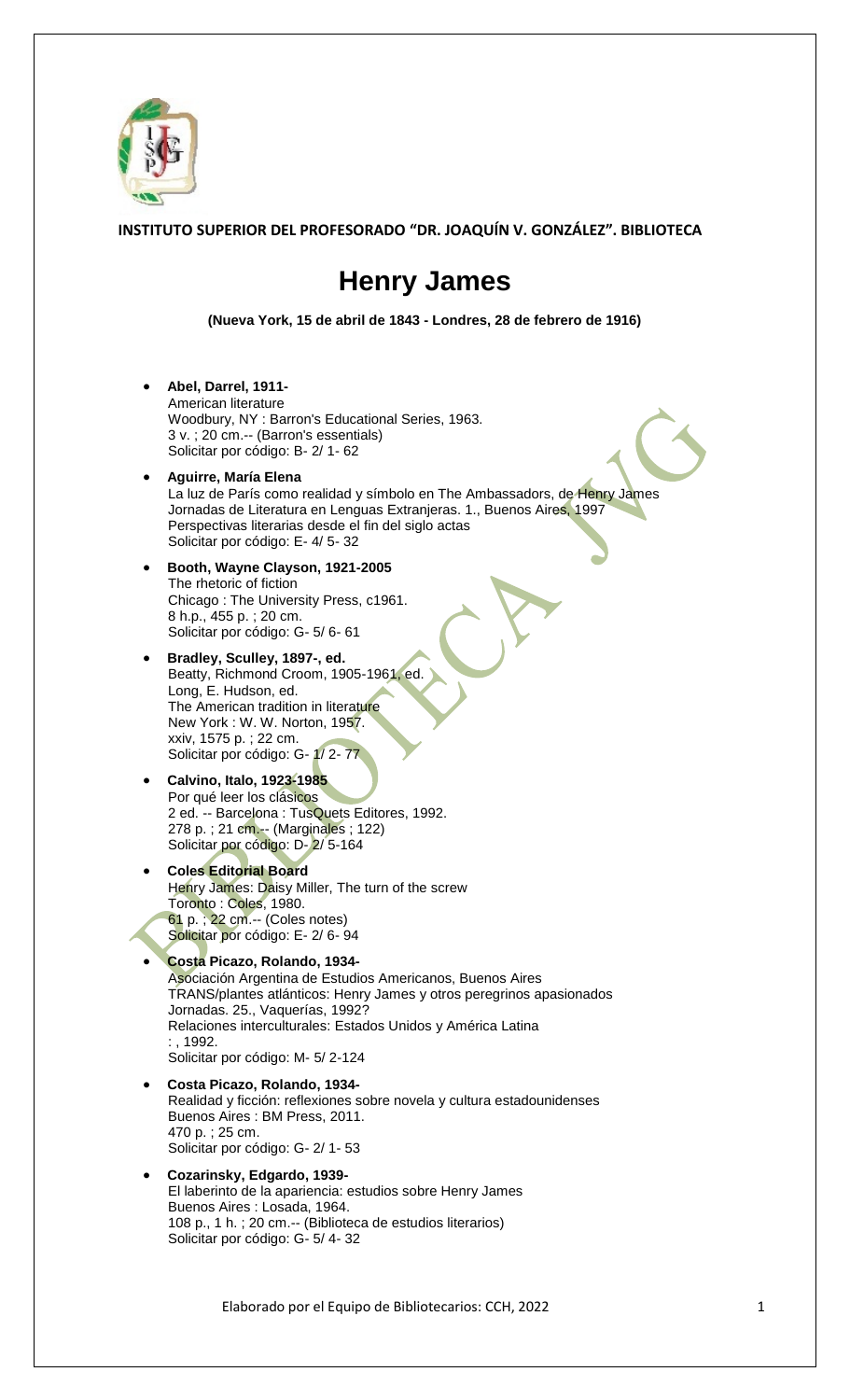- **Chase, Richard Volney, 1914-1962** The american novel and its tradition New York : Doubleday Anchor Books, 1957. 266 p. ; 16 cm. Solicitar por código: G- 2/ 6-146
- **EEUU: cuentos del siglo XIX y XX** Buenos Aires : Ediciones Sogol, 1977. v. ; 18 cm.-- (Los clásicos en el cuento) Solicitar por código: E- 2/ 6- 81
- **Edel, Leon, 1907-1977** Vida de Henry James Buenos Aires : Grupo Editor Latinoamericano, 1987. 780 p., 6 h. ilus. ; 23 cm.-- (Temas) Solicitar por código: G- 3/ 3- 59
- **Estados Unidos. Information Agency. Voice of America** The american novel Washington, D. C. : Forum Editor, Voice of America, s.f.. 170 p. ilus. ; 26 cm.-- (Forum) Solicitar por código: D- 3/ 8- 90
- **Feidelson, Charles, ed.**  Interpretations of american literature London : Oxford University Press, 1971. 386 p. ; 20 cm. Solicitar por código: G- 3/ 4- 57
- **Ford, Boris, 1917-1998, ed.** The modern age 2 ed. -- Harmondsworth, Middlesex : Penguin, 1963. 580 p. ; 18 cm.-- (The Pelican guide to English literature ; 7) Solicitar por código: E- 1/ 4- 84
- **Frugoni de Fritzsche, Teresita** Henry James/Guillermo Martínez: la angustia de influencias Jornadas de la Asociación Argentina de Estudios Americanos. 31., Vaquerías, 1999 América desde la contemporaneidad Norte(s) y Sures(s) Solicitar por código: E- 7/ 6- 50
- **Gower, Roger, 1942-** Past into present: an anthology of british and american literature Harlow : Longman, 1990. 470 p. ilus. ; 25 cm. Solicitar por código: D- 4/ 3- 96
- **Greene, Graham, 1904-1991** Ensayos Buenos Aires : Sur, 1973. 233 p., 2 h. ; 20 cm. Solicitar por código: B- 4/ 7- 38
- **Hamalian, Leo** Karl, Frederick Robert, 1927-2004 Paste The shape of fiction : , 1967. Solicitar por código: G- 1/ 2- 69
- **James, Henry, 1843-1916** Daisy Miller Harmondsworth, Middlesex : Penguin, 1974. 88 p. ; 18 cm. Solicitar por código: G- 5/ 5- 91
- **James, Henry, 1843-1916** Daisy Miller.- Los papeles de Aspern Buenos Aires, 1947. 199 p. ; 18 cm.-- (Pingüino ; 2) Solicitar por código: H- 2/ 2-124
- **James, Henry, 1843-1916** El árbol del conocimiento Buenos Aires : A-Z Editora, 1994. 186 p., 1 h. ; 18 cm.-- (Serie del reencuentro) Solicitar por código: E- 6/ 3- 98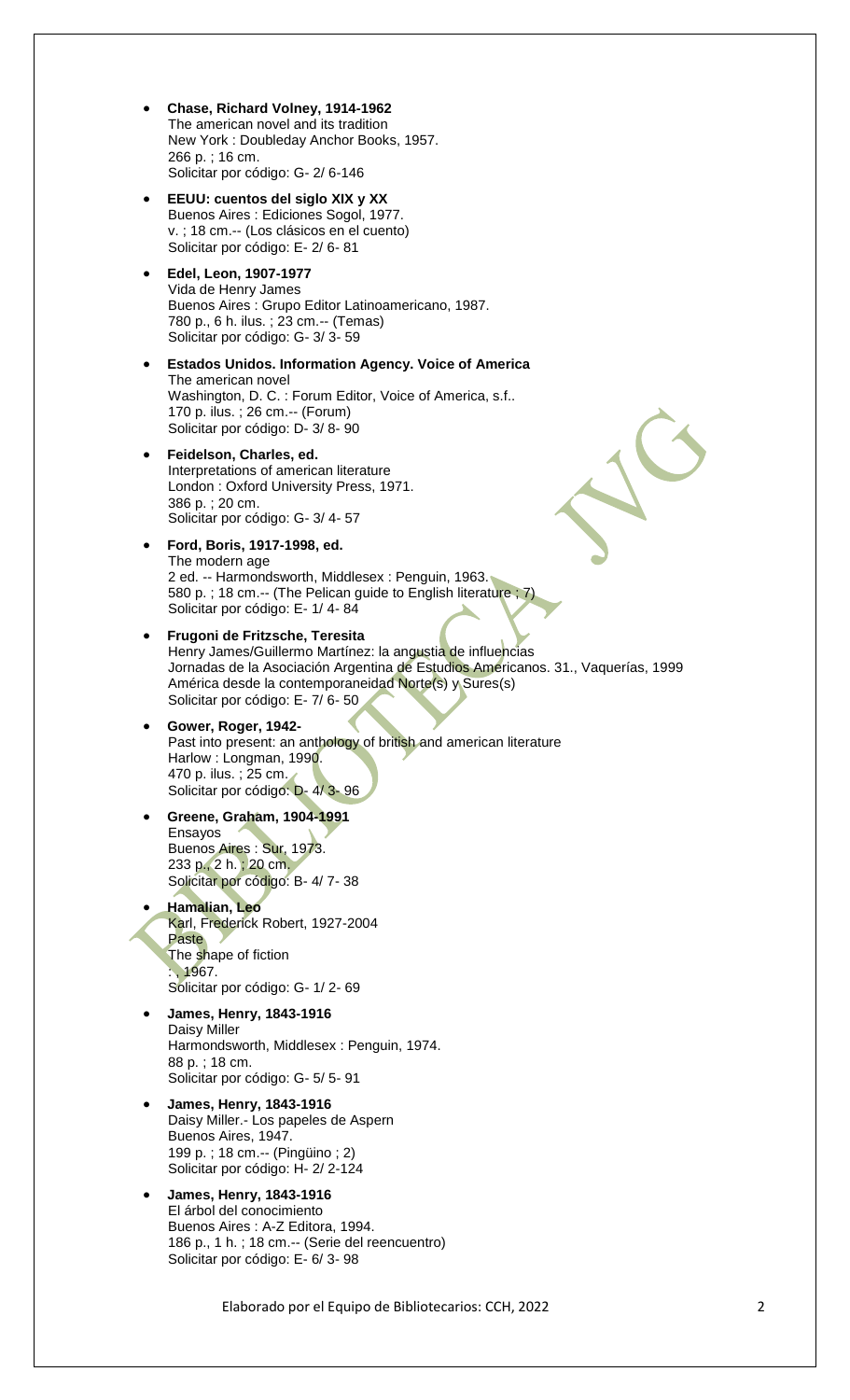- **James, Henry, 1843 -1916** Guy Domville New York : Lippincott company, c1960. 220 p. ; 19 cm.-- (Keystone books) Solicitar por código: G- 9/6-29
- **James, Henry, 1843 -1916** Hawthorne London : Macmillan, 1909. 191 p. ; 18 cm.-- (English men of letters) Solicitar por código: G- 9/6-4
- **James, Henry, 1843 -1916** La figura en el tapiz y otros cuentos Buenos Aires : Centro Editor de América Latina, c1969. 86 p. ; 17 cm.-- (Biblioteca básica universal) Solicitar por código: D-5/6-173
- **James, Henry, 1843 -1916** Las alas de la paloma Buenos Aires, c1967. 584 p. ; 20 cm. Solicitar por código: D-3/3-44
- **James, Henry, 1843 -1916** Obras escogidas Barcelona : Ediciones Acervo, 1967. 412 p. ; 20 cm. Solicitar por código: D-5/7-159
- **James, Henry, 1843 -1916** Otra vuelta de tuerca Buenos Aires : Longseller, 2007. 221 p. ; 18 cm.-- (PROMSE ; 43) Solicitar por código: M- 1/ 1- 43
- **James, Henry, 1843 -1916** Otra vuelta de tuerca Santa Fe de Bogotá : Ediciones Nuevo Siglo, 1994. 157 p., 1 h. ; 18 cm.-- (Crónica 100 x 100 ; 13) Solicitar por código: G-8/1-70

## **James, Henry, 1843 -1916** Otra vuelta de tuerca Buenos Aires : Compañía General Fabril Editora, 1960. 164 p. ; 18 cm.-- (Los libros del Mirasol) Solicitar por código: H-2/5-148

- **James, Henry, 1843 -1916** Selected literary criticism Harmondsworth, Middlesex : Penguin Books, 1968. 399 p. ; 20 cm.-- (Peregrine books ; 173) Solicitar por código: G- 1/ 2- 30
- **James, Henry, 1843-1916** Selected short stories Harmondsworth, Middlesex: Penguin Books, 1963. 192 p. ; 18 cm.-- (Penguin modern classics ; 316) Solicitar por código: G- 9/6-5
- **James, Henry, 1843 -1916** The ambassadors : The new American Library, 1960. 384p. ; 18cm.-- (Signet Classic ; 117) Solicitar por código: G- 9/6-1
- **James, Henry, 1843 -1916** The bostonians: a novel London : Mac Millan and Co, 1921. 2v. ; 18cm.-- (The novels and stories of Henry James ; 8 -9) Solicitar por código: G- 9/6-10
- **James, Henry, 1843 -1916** The portable Henry James New York : The Viking Press, 1963. 696 p. ; 18 cm. Solicitar por código: G- 9/6-38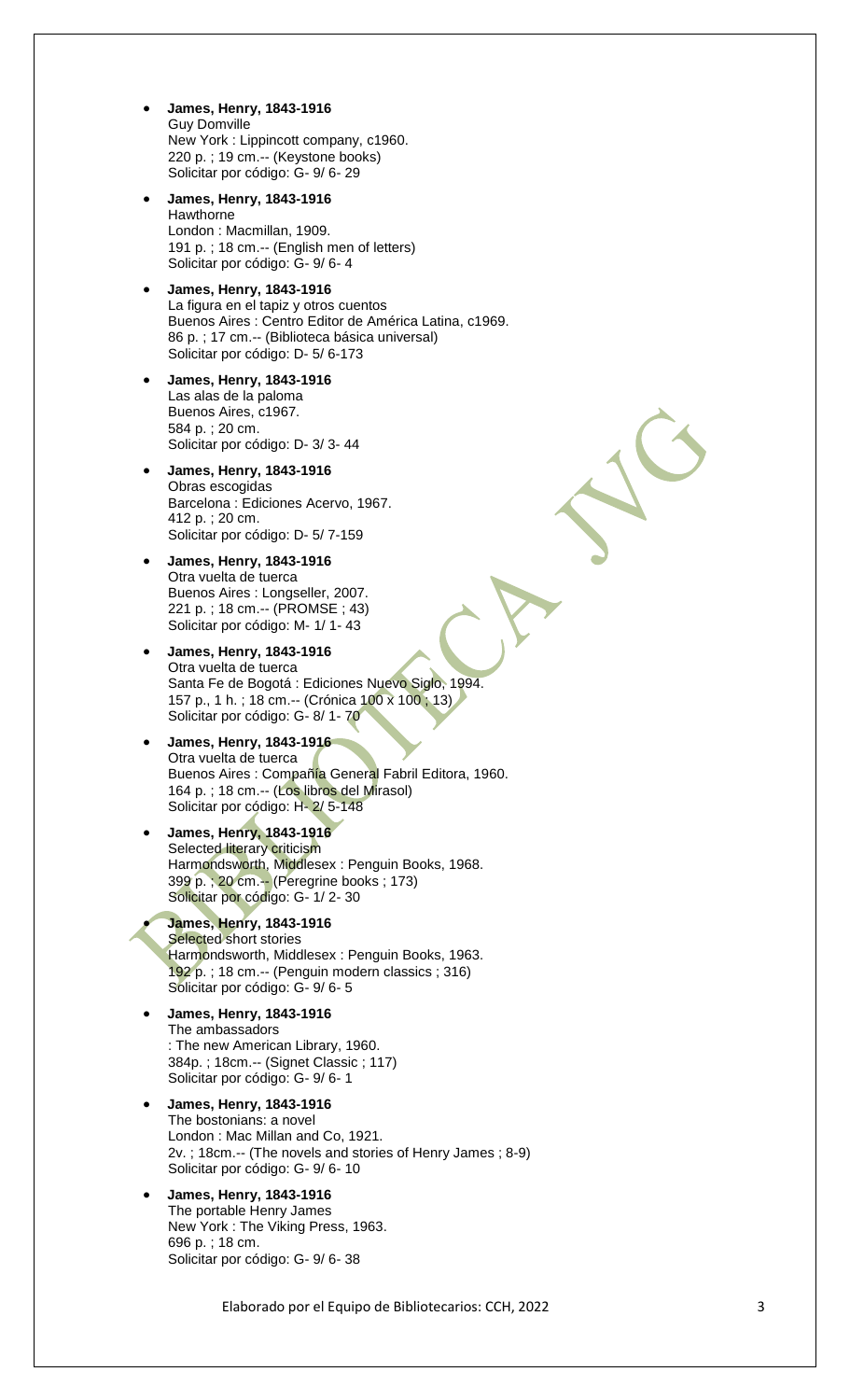- **James, Henry, 1843-1916** The tragic muse New York : Dell, c1961. 575 p. ; 16 cm.-- (The Laurel Henry James) Solicitar por código: E- 2/ 1- 8
- **James, Henry, 1843-1916** The turn of the screw and Daisy Miller New York : Laurel, 1966. 191 p. ; 16 cm. Solicitar por código: E- 2/ 1- 11
- **James, Henry, 1843-1916** The wings of the Dove New York : The New American Library, 1964. 510 p. ; 18 cm.-- (A signet classic ; ct 267) Solicitar por código: G- 9/ 6- 9
- **James, Henry, 1843-1916** Current-García, Eugene, comp. Patrick, Walton R., comp. Europe The Jolly corner American short stories: 1820 to the present Solicitar por código: H- 5/ 4- 42
- **Kettle, Arnold, 1916-1986** An introducction to the english novel London : Hutchinson University Library, 1969. 2 v. ; 21 cm.-- (Grey Arrow) Solicitar por código: D- 3/ 3- 20 v. 2
- **Kettle, Arnold, 1916-1986** An introduction to the english novel London : Arrow, 1962. 2 v. ; 18 cm.-- (Grey Arrow) Solicitar por código: E- 1/ 5- 12 v. 2
- **Knights, Lionel Charles, 1906-1997** Explorations: essays in criticism mainly on the literature of the seventeenth century 1 ed. -- Harmondsworth, Middlesex : Penguin, 1946. 203 p. ; 20 cm.-- (Peregrine books Y ; 40) Solicitar por código: H- 6/3-8
- **Lamarca Margalef, Jordi** The literature of the United States Madrid : Sintesis, 1990. 272 p. ilus. ; 23 cm. Solicitar por código: D- 4/ 3- 21
- **Leavis, Frank Raymond, 1895-1978** The great tradition Harmondsworh, Middlesex : Penguin, 1948. 295 p., 4 h. ; 20 cm.-- (Peregrine books Y20) Solicitar por código: E- 1/ 4- 68
- **Mannoni, Octave, 1899-1989** La otra escena: clases de lo imaginario 1 ed. -- Buenos Aires : Amorrortu, 1979. 237 p. ; 21 cm.-- (Biblioteca de psicología) Solicitar por código: D- 4/ 2- 83
- **Pezzoni, Enrique, 1926-1989** El texto y sus voces Buenos Aires : Sudamericana, 1986. 326 p., 1 h. ; 20 cm. Solicitar por código: H- 4/ 5- 79
- **Schneider, Daniel J.** La jaula de cristal: aventuras de la imaginación de Henry James México, D. F. : Norma, 1980. 143 p. ; 21 cm. Solicitar por código: M- 5/ 6-142
- **SIX american novelists of the nineteenth century** Minneapolis : University of Minesota Press, c1968. 270 p. ; 22 cm. Solicitar por código: H- 6/ 2- 70